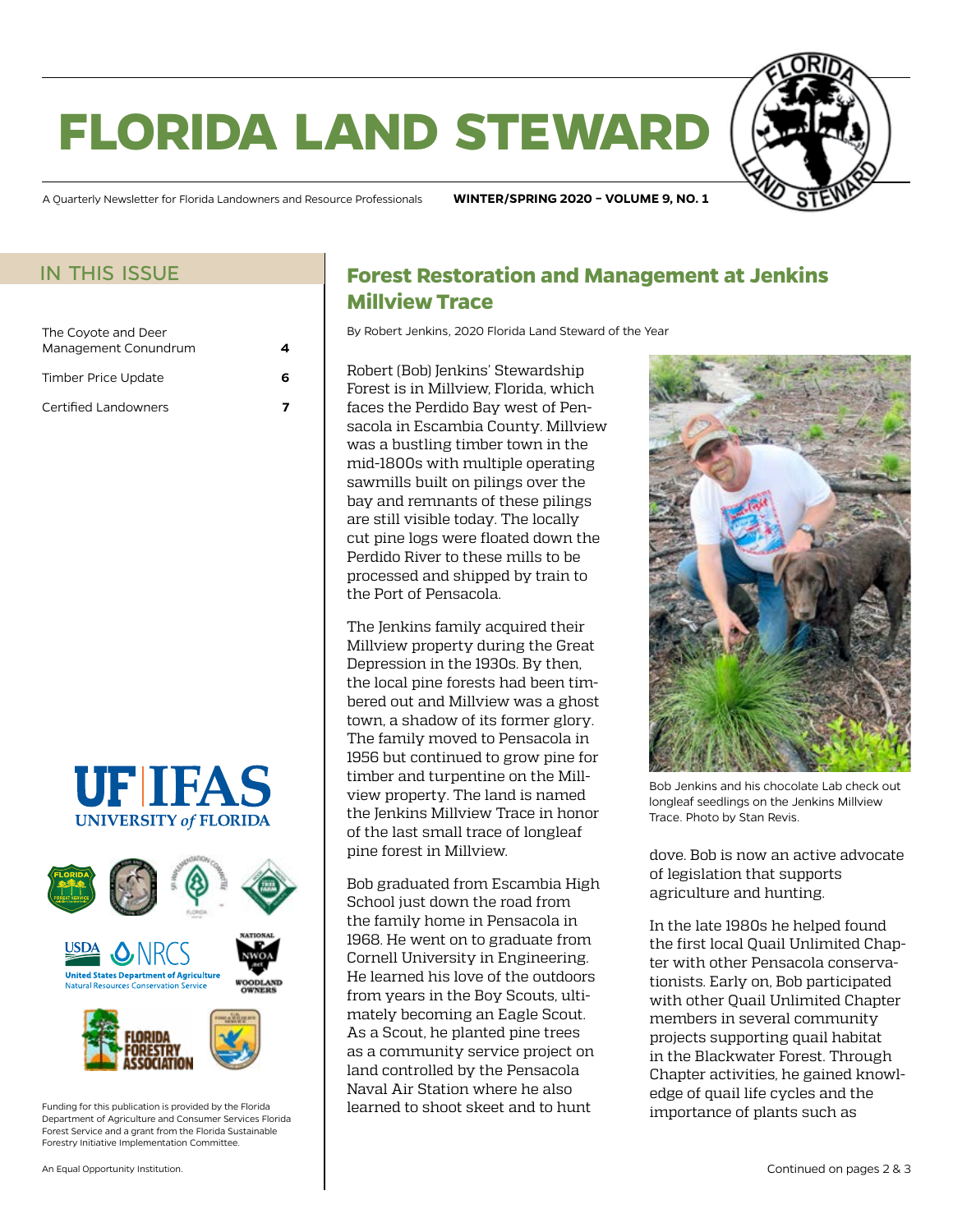Forest Restoration and Management at Jenkins Millview Trace....continued from previous page

lespedeza, wiregrass, broomsedge, and Chickasaw plums for quail. Most importantly, he learned about longleaf pine. The longleaf pine forest had been the predominant forest type of the Southern Coastal Plain and a habitat that supported great bobwhite quail hunting.

Jenkins' father had done a selective timber cut in the late 1960s but the trend at that time was to let slash pine naturally reseed and regenerate for the pulp and paper industry. During the 1950s and 60s the property was burned to keep lanes open for turpentine collection, but after that industry shut down, burning stopped and underbrush growth was unrestrained. When wildfires raged in the late 1990s on the west side of Escambia County, Bob realized his slash pine stand in Millview was at risk for a devastating fire due to years of fuel buildup from pine straw and underbrush overgrowth. Of equal concern were the subdivisions that had been built surrounding his property and the risk of what a fire on his property would do to these homes. His land, and the neighborhoods around it, had become a wildland-urban interface area and he decided to act.

In the early 2000s, working with his consulting forester, Stan Revis of the Tree Longevity Corporation, a long-term stewardship plan was devised to harvest the slash pine and replace them with longleaf pine. When established, longleaf pine is adapted to periodic fire, so the main goal was to keep the underbrush controlled by prescribed burns. This would allow the forest to be more open for easy walking and establishing varied wildlife habitats. This type of management also greatly reduced the risk of a wildfire for his neighbors.

Based on the plan, Bob implemented prescribed burning to control the understory and planted the first of over 300,000 longleaf pines. Purchase of an adjacent property has

increased the acreage of longleaf pine from 375 acres to 600 acres. Most of the forestry work is done by Bob and Stan Revis and includes long-term planning, site preparation, establishing fire roads and food plots, herbicide application to control invasive species such as Chinese tallowtree and cogongrass, beaver control, prescribed burning, and hiring and directing tree planting crews. The property has been burned regularly about every three years, but recently, mechanical mulching has been utilized to remove brush in areas that have not been burned successfully.

Bob has opened the property not only to hunting, but also to fellow landowners to participate in prescribed burner training. He has experimented with longleaf

planting techniques and survival rates by alternately planting five rows of containerized seedlings versus bare-root seedlings on one thirty-acre parcel. His Stewardship Forest and certification in the American Tree Farm System was recognized during the 2018 Escambia County Farm tour, organized by the UF/IFAS Extension Escambia County.

Although the goal of quail hunting has yet to be achieved, the forest is home to an abundance of wildlife including deer, turkey, dove, rabbits, coyotes, raccoons, opossums, and wood ducks to name a few. Recently a deer hunting club of local families that include young boys and girls has taken on the job of planting food plots and enjoying recreational opportunities on the property.



Prescribed fire is used to enhance wildlife habitat and maintain low fuel loads. Photo by Stan Revis.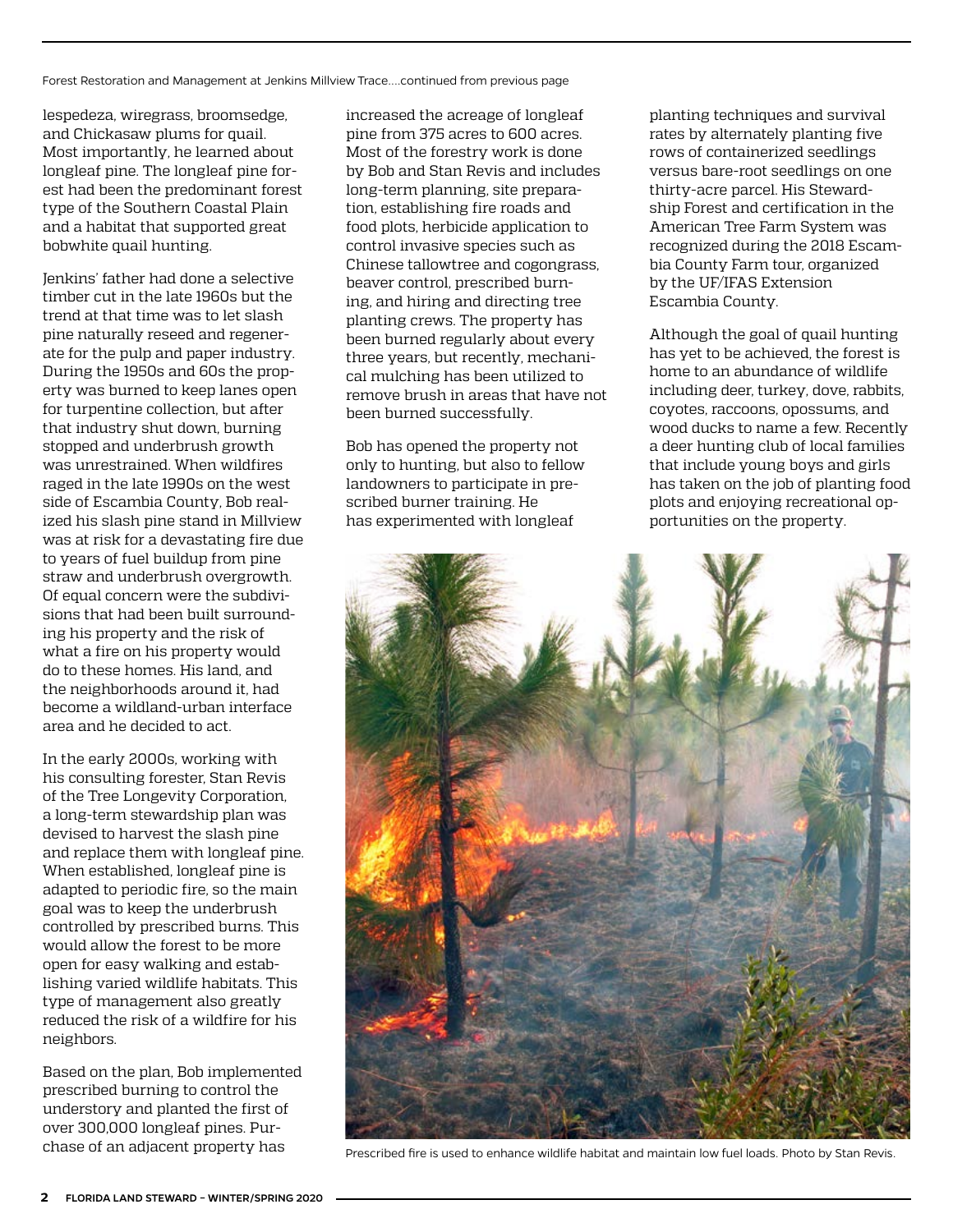

The start of a goal: planted longleaf pine seedlings. Photo by Bob Jenkins.

Bob and his wife, Carol, have been married for 35 years and they have two grown children. The whole family, including a chocolate Labrador retriever, has helped

with planting and working on the Jenkins Millview Trace.

Bob Jenkins will host a tour of Jenkins Millview Trace on May 15, 2020. Mark your calendar and stay tuned to Florida Land Steward email updates and upcoming issues of the newsletter for details and registration.

## **Don't miss out on news and events!**

Sign up for the regular updates! Send an email to [cdemers@ufl.edu](mailto:cdemers%40ufl.edu?subject=) to be added to the email listserv. Florida Land Steward email updates are sent once a week or every other week and include the latest calendar of workshops, tours and other events; a link to the current issue of this quarterly newsletter; updates on cost-share and other assistance programs, opportunities, and resources; and other stewardship related news and information.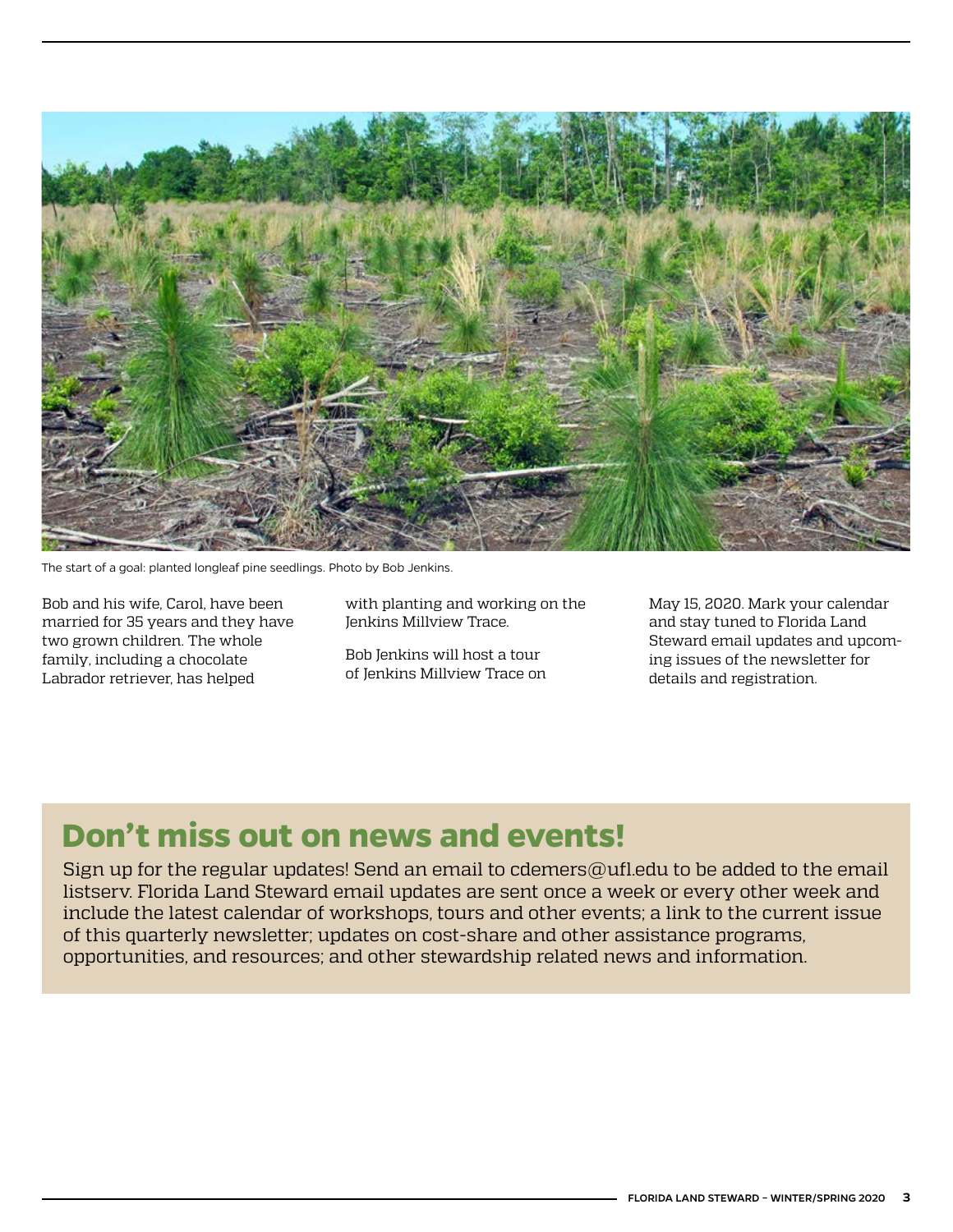### <span id="page-3-0"></span>**The Coyote and Deer Management Conundrum**

By Arlo Kane, Private lands biologist, Landowner Assistance Program, Florida Fish and Wildlife Conservation Commission

If you have read any outdoor magazine in recent years, then you may be familiar with the research that has been done on coyote impacts on white-tailed deer in the Southeast. Coyotes in the Southeast are portrayed as a novel predator of whitetailed deer, even though the red wolf was here before the coyote and filled a similar niche. Some biologists have indicated that predation by coyotes is largely responsible for the decline in and/or impeding the recovery of white-tailed deer populations. However, predation is not a new problem for deer and a lot of research has been done on predation of white-tailed deer. A selective review of those studies can lead you to conclude almost any viewpoint on coyote impacts that you want to believe. One group of researchers looking for a definitive answer reviewed much of the research on predation and found 31 studies indicating that predation was a limiting factor to ungulate populations. They also found 27 studies indicating that predation was not a limiting factor to ungulate populations. So what is going on? Are coyotes a threat to deer populations or not? The answer is not as simple as hunting magazines might lead you to believe.

A study published this year looks at the effects of coyotes on whitetailed deer after coyote colonization in the eastern United States. Eugenia Bragina and colleagues from North Carolina State University looked at the history of deer populations from six eastern states from Florida to New Jersey from 1984 to 2014 and compared that to the expansion of coyotes during the same time period. A novel predator would be expected to have little impact when they first arrive and after they become more abundant, would begin to have an impact on populations or growth rates of populations. What they found might surprise some. As



Are coyotes a threat to deer populations? The answer depends on the current deer population and many other factors. Photo by Florida Fish and Wildlife Conservation Commission.

coyote populations were increasing in the east, so were deer populations. There was no negative association with the increase in coyote colonization, but rather a simultaneous increase in deer populations. So, were all the other studies on coyote impacts to deer in the Southeast wrong? Again, remember a selective review of the literature can reinforce any viewpoint you want to take on coyotes. Look at a large number of studies and you will begin to see patterns that help make sense of the coyote conundrum.

#### **Consider the Fawn Crop**

Predation by coyotes seems to be mostly limited to fawns during their first two months of life and is greatest during the first week after birth. After that a fawn has a good chance of avoiding predation. Coyote predation on newborns can range from 10-80 percent of the yearly fawn crop. Adults are rarely predated on

by coyotes, but it does happen. Virtually all researchers seem to agree that coyotes are the most common predator of white-tailed deer, other than humans, and that predation is mostly limited to a short period of the year when there are newborn fawns available. Coyote impacts to deer populations, though, remains a subject of debate. So the real question is not whether or not coyotes are eating all my fawn crop, but rather, are coyotes controlling the population size of my herd? The obvious follow up question then becomes, can I can do anything about it?

#### **Coyote Impact Depends on the Deer Population**

When do coyotes have a significant impact on deer populations and when are they simply a nuisance? When deer populations are near their carrying capacity, coyotes have little to no impact on deer populations and mortality from coyotes is compensatory. Those that died from predation would have died from some other mortality factor anyway. When deer populations are very low then predation is additive, and each death adds to the overall mortality rate. Most predation is somewhere in between, neither all compensatory nor all additive. So, if your deer population is high, then coyote control will do little to increase deer numbers. If your deer population is very low, then coyote control may allow deer population numbers to increase but only if you keep up the control.

Predation can be influenced by the availability of alternate prey items for coyotes. Much of the coyote diet is made up of small mammals and fruit. One study in the Northwest found that predation on mule deer fawns was highest when rodents, the coyotes main prey item, were scarce. Another study in the Southeast found that when persimmons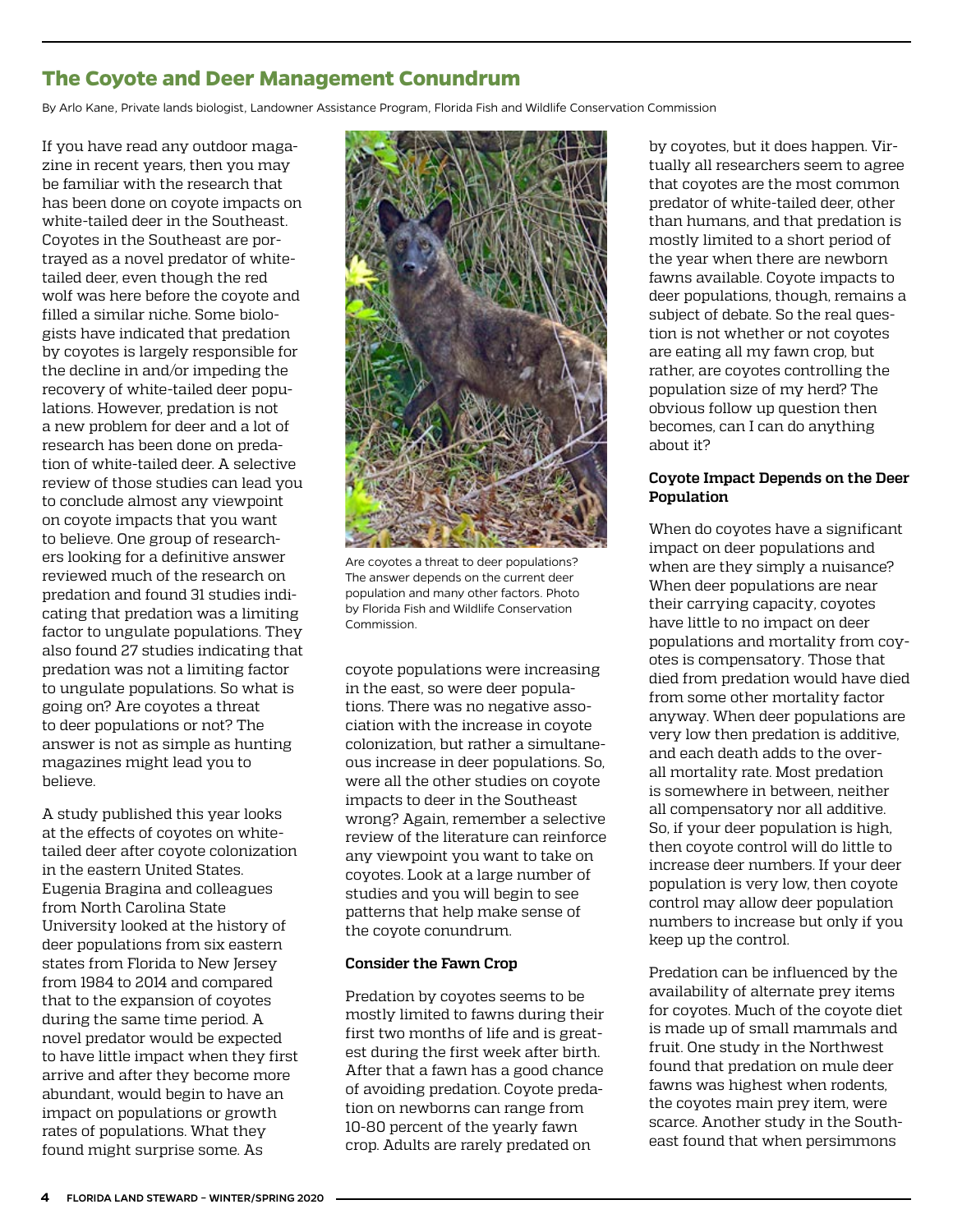

Predation by coyotes is likely limited to young fawns. Photo by Josh Wickham.

were producing abundantly, predation on fawns was lower. In Florida, one study found the fall diet of coyotes contained 77 percent persimmons and only 15 percent deer. In parts of the state where fawn drop occurs in late summer to early fall, like the far western panhandle, persimmons may be an important alternate food source that can be used to reduce predation on fawns.

#### **Eliminate Coyotes?**

One question we have not answered is can you actually eliminate coyotes from your property? The answer is probably not. Researchers removed coyotes for three years on one study site. Fawn mortality prior to removal was 80 percent. After three years of removing coyotes, fawn mortality was 79 percent. The lack of response was attributed to a quick rebound in coyote numbers. Studies in North Carolina found radio-tagged coyotes moving up to 267 miles. Other studies have found that as coyotes were removed, new coyotes immigrated in immediately to fill the open territories. About 30 to 50 percent of Southeastern coyotes are transients or nomads and quickly recolonize territories vacated by coyotes following removal efforts. Coyotes can easily withstand a 75 percent harvest. Combine that with their high reproductive capacity and you would theoretically need to trap over hundreds of square miles to have any impact. However, large-scale trapping has not been shown to be feasible or effective. In fact, the United States government over the last century has spent over \$1 billion dollars on predator control and the result is more coyotes living in more places than ever before.

#### **What about Rodent Control?**

Are there any negative effects to reducing coyote numbers? Yes, coyotes help control rodents and medium sized mammals like raccoons and opossums. In California, where coyotes were reduced on a study area, the result was an increase in predation on songbirds. Coyotes hunt primarily by sight and not by smell. They are not major predators of adult turkeys or quail but will occasionally destroy nests of ground

nesting birds. Raccoons and opossums, though, are major nest predators and without coyotes around their numbers increase which increases nest predation. In the 1940s, the citizens of Klamath County, Oregon decided to rid the county of coyotes. After a few years, they had killed more than ten thousand coyotes. The population of field mice in the absence of coyotes exploded. It was estimated that at one time there were over 10,000 field mice per acre. The monetary loss from crop destruction was in the millions of dollars. The cost of exterminating the mice was high also. In the end, the citizens reintroduced coyotes into their farmlands. This was a valuable lesson on understanding the balance of nature and the effect of unintended consequences.

#### **Focus on the Deer Population**

What is the best way to reduce the effects of coyotes on your deer herd? The first response to low deer populations should always be to reduce doe harvests. Mortality to mature female deer has more impact on the herd size than impacts to the fawn crop in the long term. Only consider coyote removal efforts when you know the population is well below carrying capacity, you can intensively trap for an extended period of time, you limit trapping to the fawn drop period, keep trapping to a local area, and are willing to spend a lot of money. Estimated cost of removal efforts can run \$200/coyote. Most people don't have the time or money it takes to keep coyote numbers down.

To learn more about managing wildlife on your property, check out our habitat how-to section at the FWC's Landowner Assistance Program by going to [MyFWC.com/LAP.](mailto:MyFWC.com/LAP?subject=) If you need technical assistance you can also contact the LAP regional biologist at the nearest FWC Regional Office.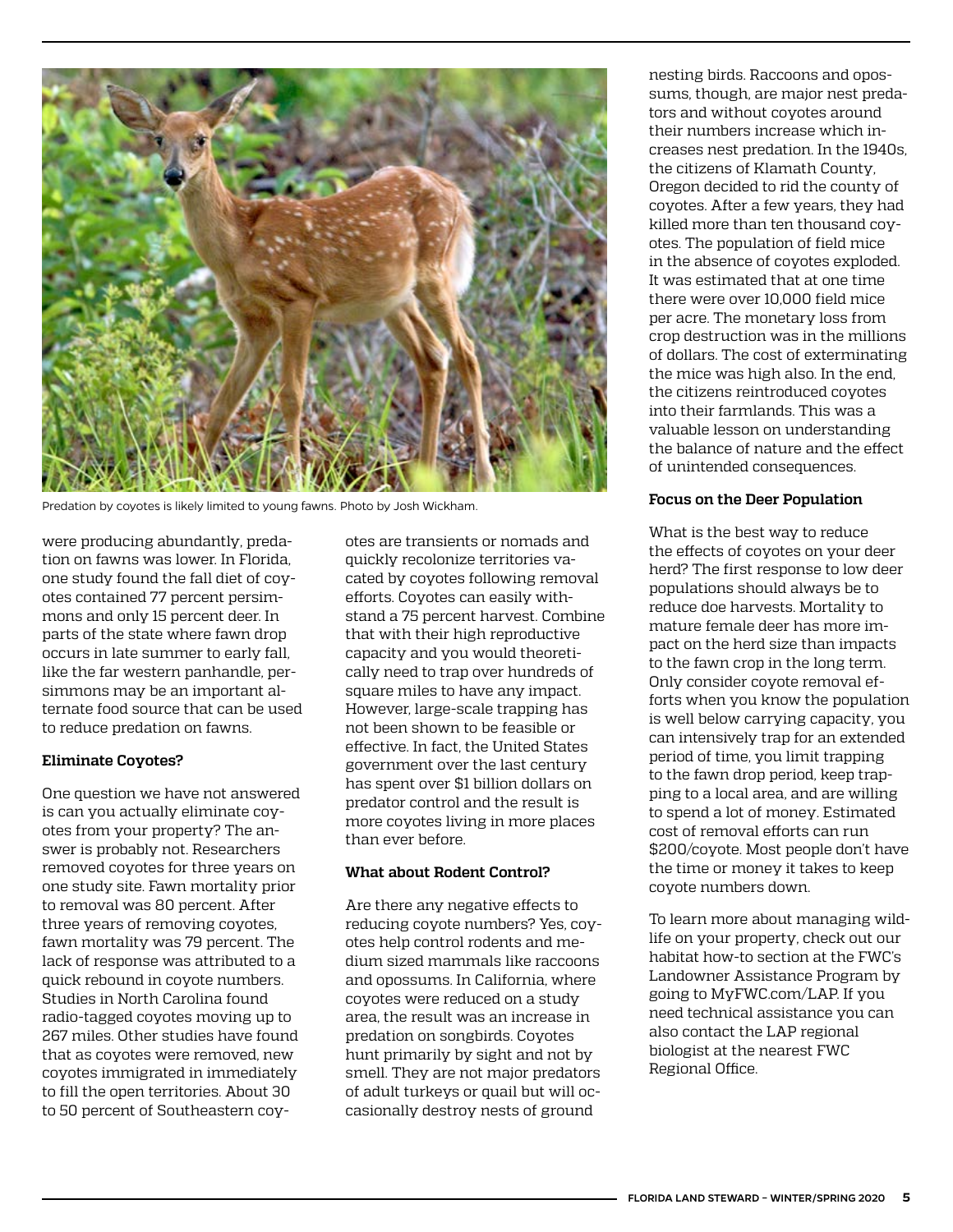# <span id="page-5-0"></span>**TIMBER PRICE UPDATE**

The timber price information below is useful for observing trends over time, but does not reflect current conditions at a particular location. Landowners considering a timber sale are advised to solicit the services of a consulting forester to obtain current local market conditions.

Average stumpage prices for the three major products in Florida, as reported in the **4th Quarter 2019** Timber Mart-South report were:

#### **Florida Stumpage Prices**

**Pine pulpwood:** \$12/ton, down slightly from 3rd Qtr. 2019

**Pine C-N-S:** \$21/ton, same

**Pine sawtimber:** \$27/ton, same

#### **Trend Report**

The trend in stumpage prices was again relatively flat in Florida and the Southeastern region, with prices in each product class changing only 1% or less in either direction. Market conditions were mixed in the 4th quarter of 2019. Wood pulp prices remain low but U.S. building construction gained modest increases in housing starts. Diesel prices were down slightly and natural gas prices were down 13%. Lumber exports were down 25% from the same period in 2018. Financial markets were up overall and the dollar remained strong. Hurricane Michael recovery continues in the timber basket of the state. As of this writing the USDA and FDACS are still hammering out how the \$380 million in block grants for disaster recovery will be distributed. We will share information on that and other news as it is available in Florida Land Steward email updates. Send an email to [cdemers@ufl.edu](mailto:cdemers%40ufl.edu?subject=) to be added to the distribution if you are not on it. This is the best way to stay current on news, opportunities, and events.



University of Georgia, under contract with the Frank W. Norris Foundation, a non-profit corporation serving the forest products industry. See <http://www.tmart-south.com/>for information on subscriptions.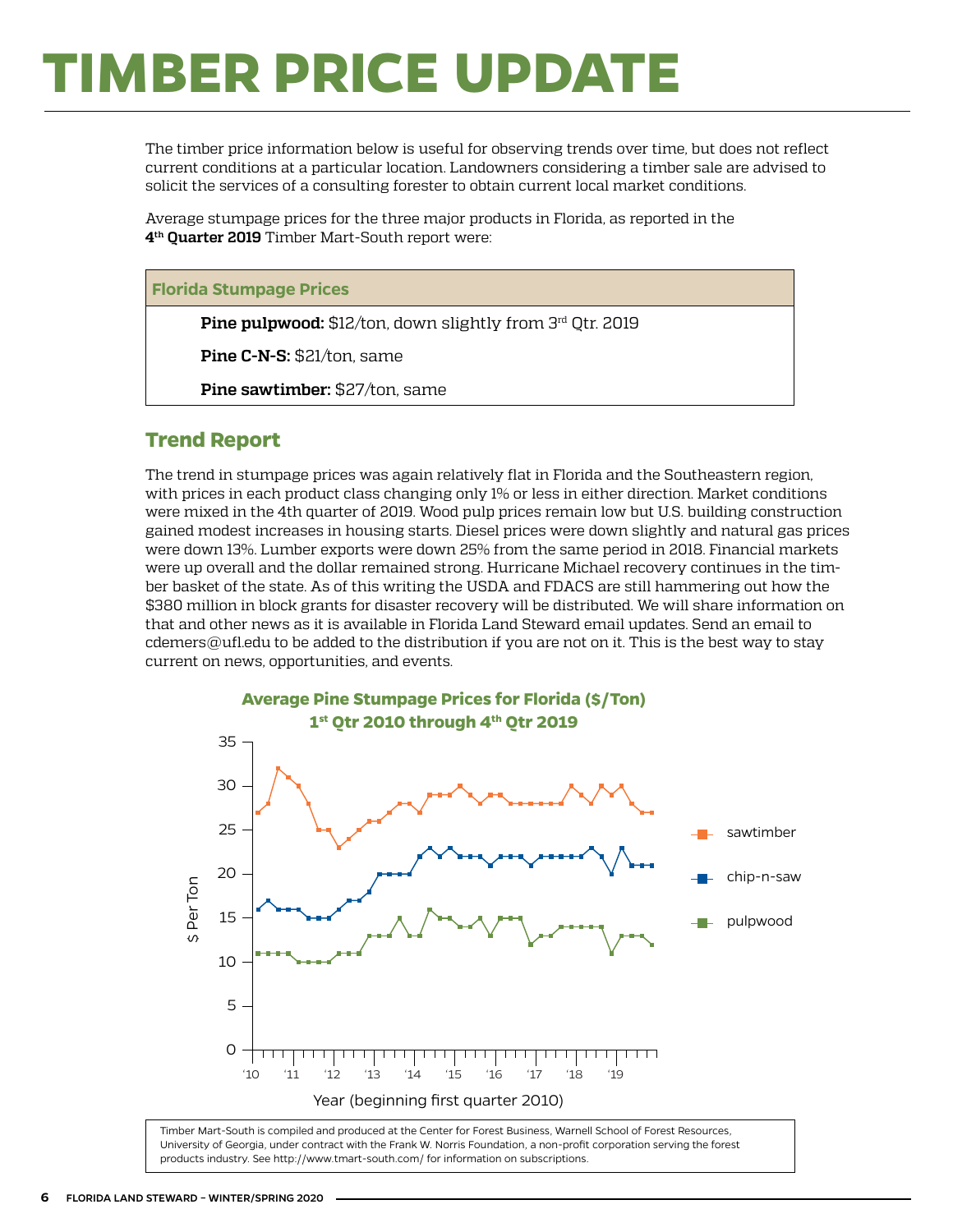## <span id="page-6-0"></span>**CONGRATULATIONS CERTIFIED FOREST STEWARDS AND TREE FARMERS**

More information about certification in these programs is available at:

[https://www.fdacs.](https://www.fdacs.gov/Divisions-Offices/Florida-Forest-Service/For-Landowners/Programs/Forest-Stewardship-Program) [gov/Divisions-Offices/](https://www.fdacs.gov/Divisions-Offices/Florida-Forest-Service/For-Landowners/Programs/Forest-Stewardship-Program) [Florida-Forest-Service/](https://www.fdacs.gov/Divisions-Offices/Florida-Forest-Service/For-Landowners/Programs/Forest-Stewardship-Program) [For-Landowners/](https://www.fdacs.gov/Divisions-Offices/Florida-Forest-Service/For-Landowners/Programs/Forest-Stewardship-Program) [Programs/](https://www.fdacs.gov/Divisions-Offices/Florida-Forest-Service/For-Landowners/Programs/Forest-Stewardship-Program) [Forest-Stewardship-](https://www.fdacs.gov/Divisions-Offices/Florida-Forest-Service/For-Landowners/Programs/Forest-Stewardship-Program)[Program](https://www.fdacs.gov/Divisions-Offices/Florida-Forest-Service/For-Landowners/Programs/Forest-Stewardship-Program)

[https://www.](https://www.treefarmsystem.org/florida) [treefarmsystem.org/](https://www.treefarmsystem.org/florida) [florida](https://www.treefarmsystem.org/florida)

<https://myfwc.com/lap>

These landowners have achieved certification in the Tree Farm, Forest Stewardship, Forces Forest, and/or Wildlife Habitat Recognition Program and demonstrate excellent stewardship of their land resources.



Cindi and David (not pictured) Stewart, Jackson County



Eddie Slay (R) with Cathy Hardin, Escambia County



Jim Strickland (center) with Brian Jones (L) and Ricky Douglas (R), Manatee County







Lane Greene, Leon County Sandra Neal, Santa Rosa County Palmer Simmons (R) with Joe Sage, Highlands County



Robert and Melissa Carreiro, Holmes County



Steve and Susan Roeser, Holmes County